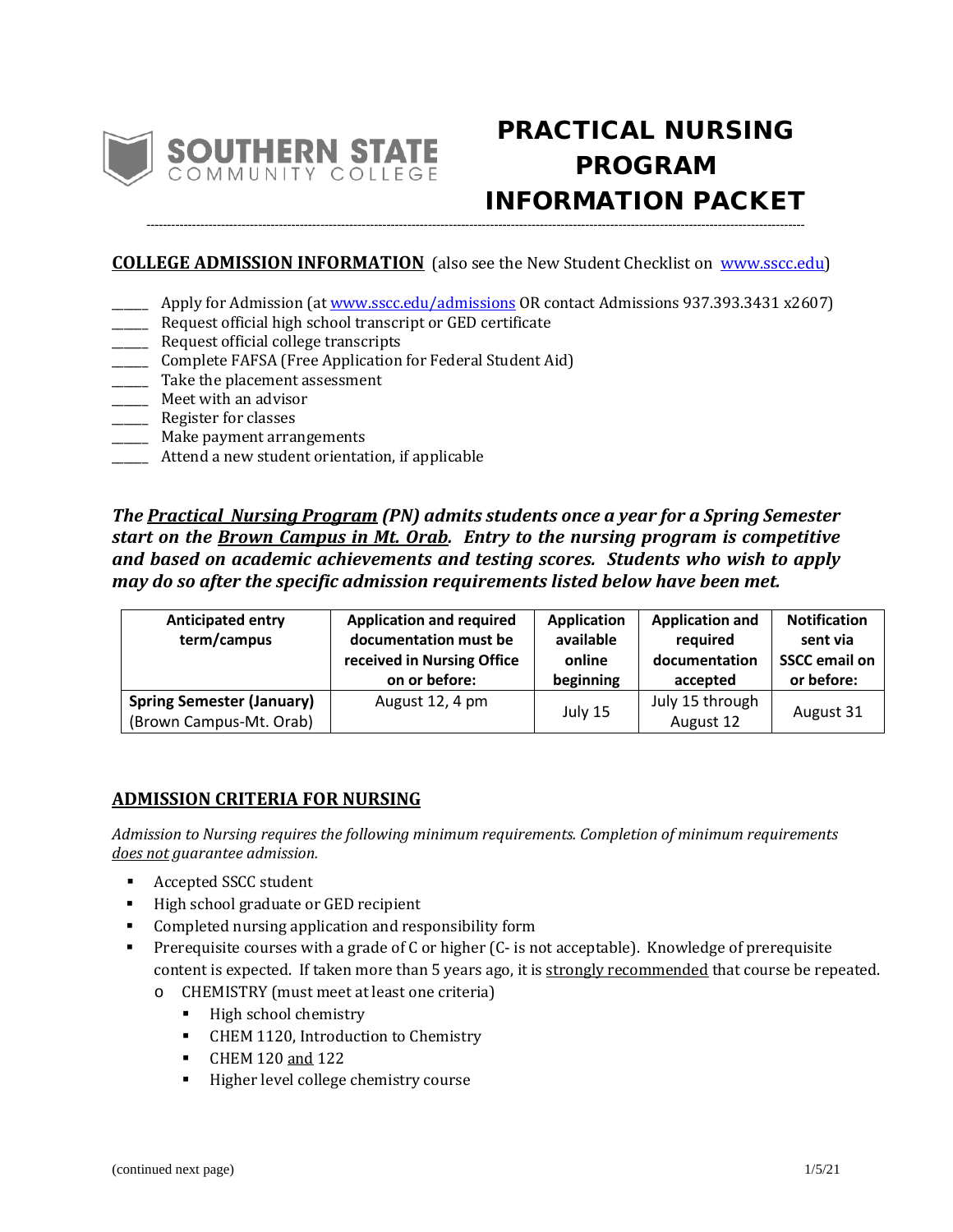- o BIOLOGY (must meet at least one criteria)
	- High school biology
	- BIOL 1104, Human Biology I
	- BIOL 104 and 114, Human Biology I/Lab
	- Higher level college biology course
- o ALGEBRA (must meet at least one criteria)
	- High school algebra
	- **MATH 1116, Beginning Algebra**
	- **MATH 1117, Elementary Algebra**
	- **MATH 117, Elementary Algebra**
	- Higher level college math course
- Pre-entrance testing
	- o HESI Admission Assessment (A2) Exam with an average score of 75% or higher in Math and Reading Comprehension within 24 months of application

# **SUBMISSION OF NURSING APPLICATION**

The following items must be submitted **together** in one packet for an application to be considered "complete". Please compile the required documentation in the order below and paper clip the contents.

Application packets must be mailed or hand delivered to the Nursing Office on the Central Campus in Hillsboro, room 172. Faxed or scanned packets will not be accepted.

# **Please note that even if these items have already been sent to SSCC, the student must still include all documents in their Nursing application packet.**

- \_\_\_\_\_ Nursing Application and Responsibility Form (available online at [www.sscc.edu](http://www.sscc.edu/) during application period)
- \_\_\_\_\_ Proof of acceptance to Southern State (**one** of the following: acceptance letter, course listing, or copy of student ID)
- \_\_\_\_\_ Official high school transcript verifying graduation or GED certificate
- SSCC course listing if SSCC courses or transfer credit are used to meet prerequisite requirements
	- Log into "MySSCC-My Records". Click on "Student", then "My course information", select "view unofficial transcript", scroll to bottom of transcript and click on **"unofficial transcript PDF**" and print - **this is the only printout that will be accepted.**
	- Transfer coursework must be evaluated by SSCC and posted to SSCC transcript prior to nursing application to be counted towards prerequisites
- \_\_\_\_\_ Copy of HESI A2 Exam report showing an average score of 75% or higher in Math and Reading Comprehension
	- Students will be ranked on all areas tested

**Incomplete applications will not be considered**. On your request, when hand delivering your application to the Nursing Office, the content of your application packet will be reviewed to identify that required documentation is included.

The content of this packet will reflect ongoing improvement and support of student outcomes. Please obtain revised information packets as you plan entry to the program. You may also access current requirements a[t https://www.sscc.edu/academics/certificate/practical-nursing.shtml](https://www.sscc.edu/academics/certificate/practical-nursing.shtml) .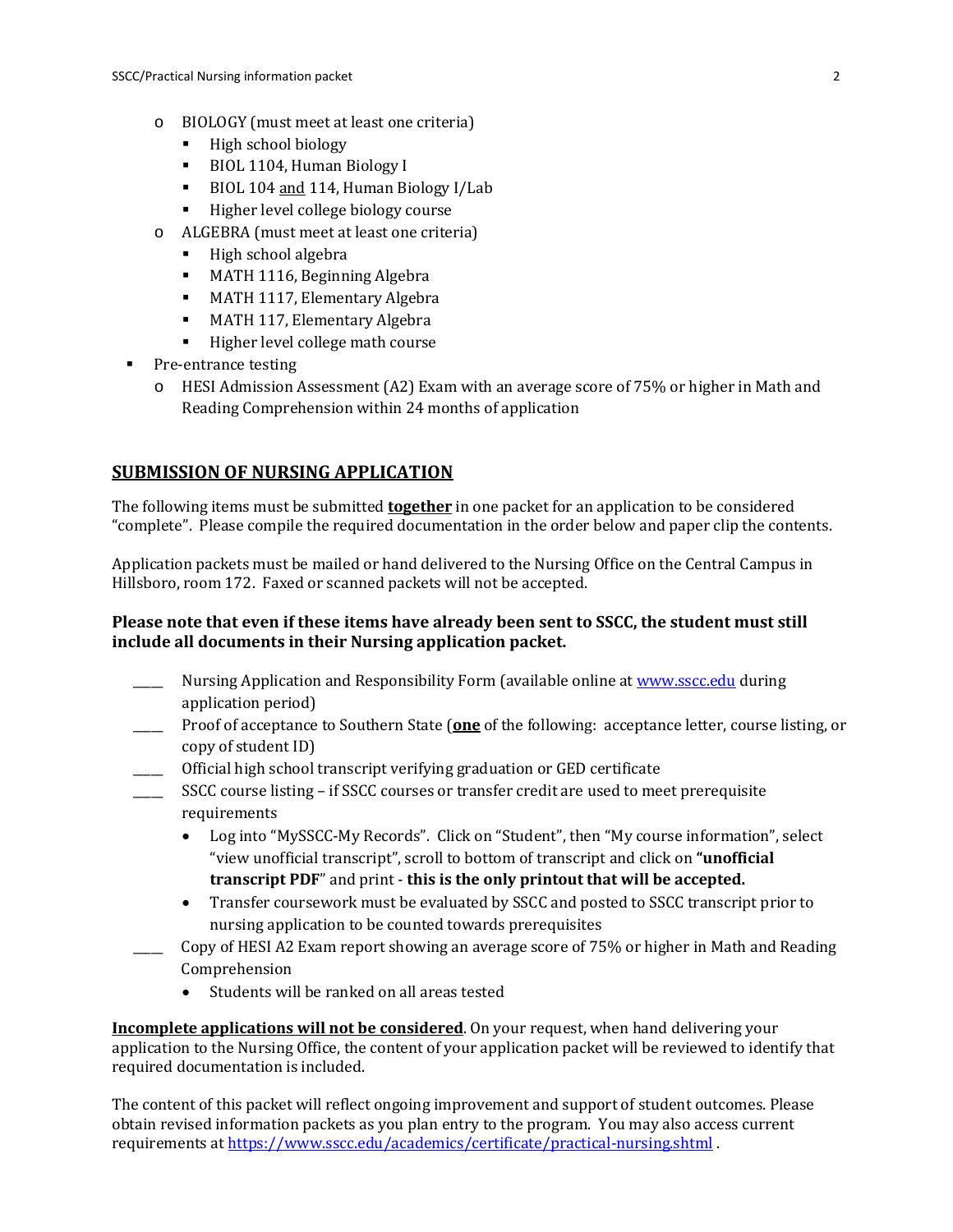#### **PRE-ENTRANCE NURSING TESTING**

Testing is conducted by the Testing Center located on the Central and North Campuses. Completion of pre-entrance testing is required by all applicants, regardless of degree completion, and must be completed before submitting a Nursing application.

The non-refundable fee is \$65 per test, and fee must be made prior to scheduling exam. Payments can be made online by logging into your MyRecords account, Select Account Information – Miscellaneous Payment – HESI Test. Payment can also be made by calling the SSCC Business Office at 800.628.7722, ext. 2652.

Once payment has been made contact the Testing Center at ext. 2792 (Hillsboro) or ext. 4792 (Wilmington) to schedule a testing date. The testing schedule may be viewed at [https://www.sscc.edu/services/testing-center.shtml.](https://www.sscc.edu/services/testing-center.shtml) Testing appointments are limited; register early and at least one week in advance. Food, drink & cell phones are not permitted in the testing area.

Requests for special accommodations in testing by applicants with disabilities are considered individually and must be made prior to testing; contact the Disabilities Office for more information. All testing is completed on computer.

During months when inclement weather may cause college closings, please watch for closings on identified television stations, call the college to hear a recorded closing message, or view closings on [www.sscc.edu.](http://www.sscc.edu/) When the college reopens, call the Testing Center to reschedule your test.

#### *HESI Admission Assessment (A2) Exam Information*

The HESI A2 Exam consists of four academic exams, as well as a personality profile that identifies the individual applicant's learning style. Total testing time will be up to 2 hours and 40 minutes. The following subscales will be scored:

| <b>Section</b>           | <b>Number of questions</b> | <b>Time allowed</b> |
|--------------------------|----------------------------|---------------------|
| Reading Comprehension    | 55 items                   | 60 minutes          |
| <b>Basic Math Skills</b> | 55 items                   | 50 minutes          |
| <b>Biology</b>           | 30 items                   | 25 minutes          |
| Chemistry                | 30 items                   | 25 minutes          |

There is a limit of two HESI A2 Exam attempts within a 12 month period. It is recommended that students complete remediation between attempts in order to increase their scores. HESI provides applicants with free personalized, electronic remediation.

If not already completed, a student should register for an account with Elsevier at the following link: [https://evolve.elsevier.com/cs/store?role=student.](https://evolve.elsevier.com/cs/store?role=student) Click "sign in" at top right of home page, then click 'create account" under the blue "sign in". The student's SSCC email should be used when an email address is requested.

Materials to assist in preparing for the HESI exam are available in the library, bookstore, or for purchase through Evolve at [https://evolve.elsevier.com/cs/product/9780323353786?role=student.](https://evolve.elsevier.com/cs/product/9780323353786?role=student)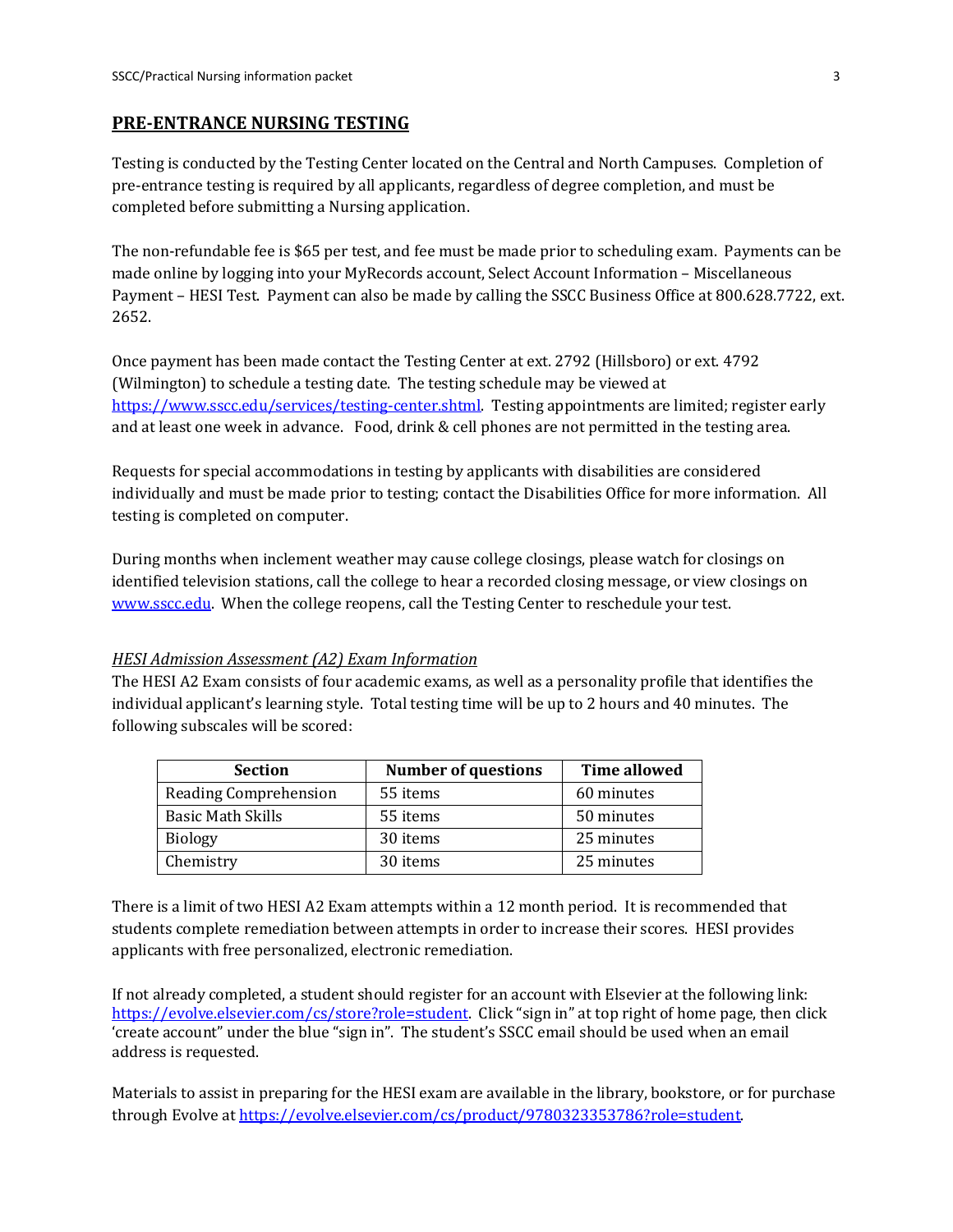#### **Nursing Entrance Exam Practice Tests Offered Through the Library**

The Nursing School Practice Tests offered through PrepSTEP provide a way to measure your skills, abilities, and knowledge in core subjects. At the end of each subject test, a personalized analysis identifies your strengths and weaknesses so you'll know exactly how to prepare before taking your school's Nursing entrance test.

If you are interested in taking these practice tests, you must sign up for an account on campus using any student computer. Follow the directions below:

- ◆ Connect to PrepSTEP through the Library webpage [http://library.sscc.edu/.](http://library.sscc.edu/)
- Click on the PrepSTEP icon. To setup a new account in PrepSTEP, click on Register at the top right. Enter a username and password (we *suggest* using your SSCC email/password) and click on Create Account. The account will then be set up.
- ◆ Select the Career and Workplace Preparation window from the home page. Click on Prepare for an Entrance Exam and select Prepare for Nursing School Entrance Tests in the left column. There are two tests available in each of the following 6 areas: biology, chemistry, general science, math ability, reading comprehension and verbal ability. Click on the first Launch button, then click My Center and Save for the first test in biology; this will add the test to your account. Click on the Back icon and repeat this process for each of the tests you wish to add to your account.
- Once the tests are added, click My Center on the top right of the page. Start New Test to begin the test of your choice.
- Be sure to Sign Out each time you are finished with your account. The next time you login, enter your account information under SIGN IN TO YOUR ACCOUNT and login. Click on My Center in the upper right, and all of your tests will be displayed there for you.
- When you're off-campus connecting to your account, you'll need to have your barcode for access. If you do not have a Library barcode, please contact your nearest SSCC Library.

# **PRACTICAL NURSING PROGRAM EXPENSE ESTIMATE**

| Tuition                                           | \$6397 |
|---------------------------------------------------|--------|
| Lab fees                                          | 860    |
| Estimated books (e-books)                         | 1400   |
| E-hooks will be utilized in program Program packs |        |

E-books will be utilized in program. Program package includes all Nursing texts (e-books) for the entire Nursing program at a reduced cost and provides updated versions as available.

# **TOTAL PROGRAM ESTIMATE: Tuition, lab fees & books = \$ 8657**

\*\*This estimate does not include prerequisite course completion costs. This could add an additional cost of up to approximately \$3000.

| <b>OTHER PROGRAM EXPENSES REQUIRED AFTER ACCEPTANCE (estimated costs):</b> |                                                                                                    |             |  |  |  |
|----------------------------------------------------------------------------|----------------------------------------------------------------------------------------------------|-------------|--|--|--|
|                                                                            | UNIFORM and SHOES (details will be provided in Uniform Policy)                                     | $$65/$ \$55 |  |  |  |
| $\blacksquare$                                                             | SUPPLIES (bandage scissors, stethoscope)                                                           | $$65-125$   |  |  |  |
| $\blacksquare$                                                             | <b>LIABILITY INSURANCE</b>                                                                         | \$18        |  |  |  |
| $\blacksquare$                                                             | <b>CPR TRAINING</b>                                                                                | variable    |  |  |  |
|                                                                            | SSCC's HPER 1165 - approximate cost of up to \$200<br>$\circ$                                      |             |  |  |  |
|                                                                            | CPR is not required until you have been accepted and are ready to begin Nursing courses<br>$\circ$ |             |  |  |  |
| $\blacksquare$                                                             | PHYSICAL PRIOR TO CLINICAL (vaccines could be additional cost):                                    | variable    |  |  |  |
| $\blacksquare$                                                             | PERSONAL HEALTH INSURANCE (as required by clinical site)                                           | variable    |  |  |  |
|                                                                            | DRUG SCREEN (as required by clinical site)                                                         | $$25-60$    |  |  |  |
| $\blacksquare$                                                             | STATE BOARD APPLICATION and NCLEX REGISTRATION                                                     | \$275       |  |  |  |